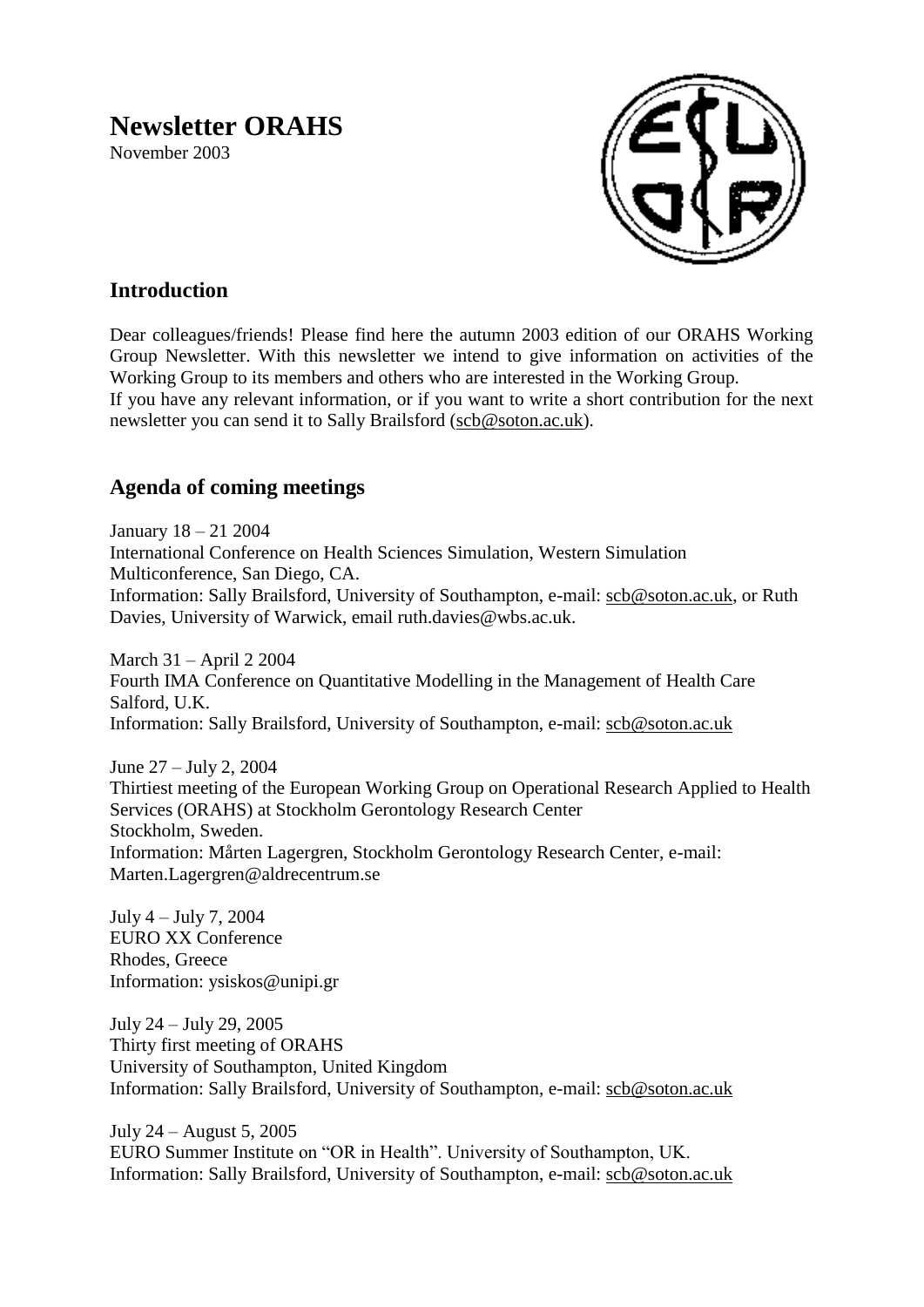## **ORAHS 2003 Meeting in Prague** *(report by Martin Dlouhy)*

The latest, already 29<sup>th</sup> meeting of the EURO Working Group "Operational Research Applied to Health Services" took place from July 27 to August 1 in Prague, at the Faculty of Informatics and Statistics, University of Economics. The statistics say that 48 participants from Europe, Japan, Canada and Brazil enjoyed the conference, and 16 accompanying persons enjoyed the social program. We heard 35 presentations, which dealt with very different topics, and all of them were excellent and interesting. They showed us how wide the area for applied operational research in health services is. The good news for the ORAHS family is that new young researchers presented their papers. Congratulations Arielle, Renata and Suchi! During the social program participants explored the city of Prague, visited the town of Cesky Krumlov, appreciated the chateaux of Nelahozeves, tasted wine in Melnik, and all that combined with very nice weather! A first picture shows the ORAHS group at the time of sunset in Melnik, where the rivers of Labe and Vltava come together. For the conference proceedings, which will be published approximately in Spring/Summer 2004, seventeen papers were submitted and are currently reviewed.



By coincidence, the organization of ORAHS conference was my last activity at the University of Economics in Prague. Two weeks after the conference, I left for the USA, where I will be a scholar at the School of Public Health, University of California, Berkeley.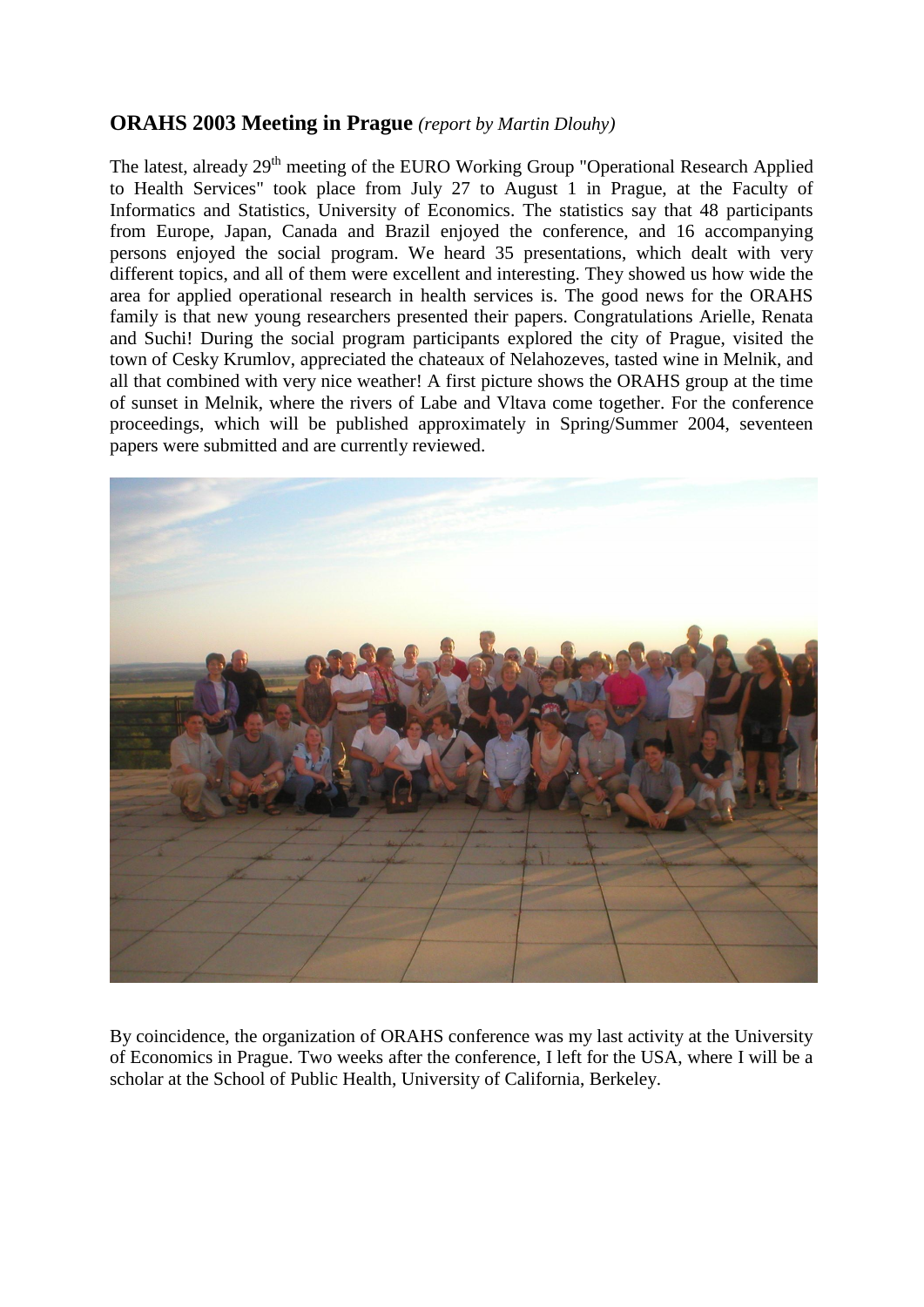

My stay at Berkeley is sponsored by National Institutes of Health - Fogarty International scholarship. The objective of program is to provide one or two year public health training for post-doctoral scholars from the Czech Republic. A second picture shows myself in Berkeley. Well, I hope I will have an opportunity to present my research from Berkeley at the forthcoming ORAHS meetings.

Martin Dlouhy

#### **ORAHS 2004 Meeting in Stockholm** *(report by Mårten Lagergren)*

The ORAHS Working Group meets every year for one week in a different host country. In 2004 the meeting will take place in Stockholm, Sweden. Mårten Lagergren has just sent out the announcement for the meeting. He says "It is my pleasure to announce that the 30th meeting of the ORAHS group will take place in Stockholm at the Stockholm Gerontology Research Center June 27 - July 2, 2004. You are all cordially invited to what I hope will become a both interesting, instructive, inspiring and inforgettable week! The theme of the meeting will be: Quantative methods in aged care planning and operations. A website will be created in due course for information and registration. The programme will follow the traditional formula - now successfully tested at so many occasions. Very welcome to Stockholm and Sweden in Summer 2004! On behalf of the Swedish ORAHS organising committee, Marten Lagergren".

## **ORAHS 2005 Meeting in Southampton** *(report by Sally Brailsford)*

ORAHS 2005 will be held at the University of Southampton, in the south of England, from 24 to 29 July 2005. The meeting will be held in parallel with a EURO Summer Institute on "OR in Health". EURO Summer Institutes (ESI) are an instrument EURO has established for encouraging good social and working relationships between young European OR scientists. The duration of an ESI is normally about 2 weeks, and ours will run from 24 July to 5 August. The main purpose of an ESI is to establish a network of outstanding young people who will continue to work together in the future. Participation can be considered an honour as it is limited to a group of 15 - 20 young people, who have some experience in the chosen field, and have written a paper which has not yet been published or submitted for publication. Each national OR Society can send one National Candidate. The ESI is free of charge to the participants - all travel expenses are paid for by the national OR Societies, and EURO covers most of the accommodation and conference costs. The organisers have to cover the remaining costs with the help of their National OR Society, and the UK OR Society has already promised us  $\epsilon$ 3000. Public and private sponsors will also be approached, including the University of Southampton.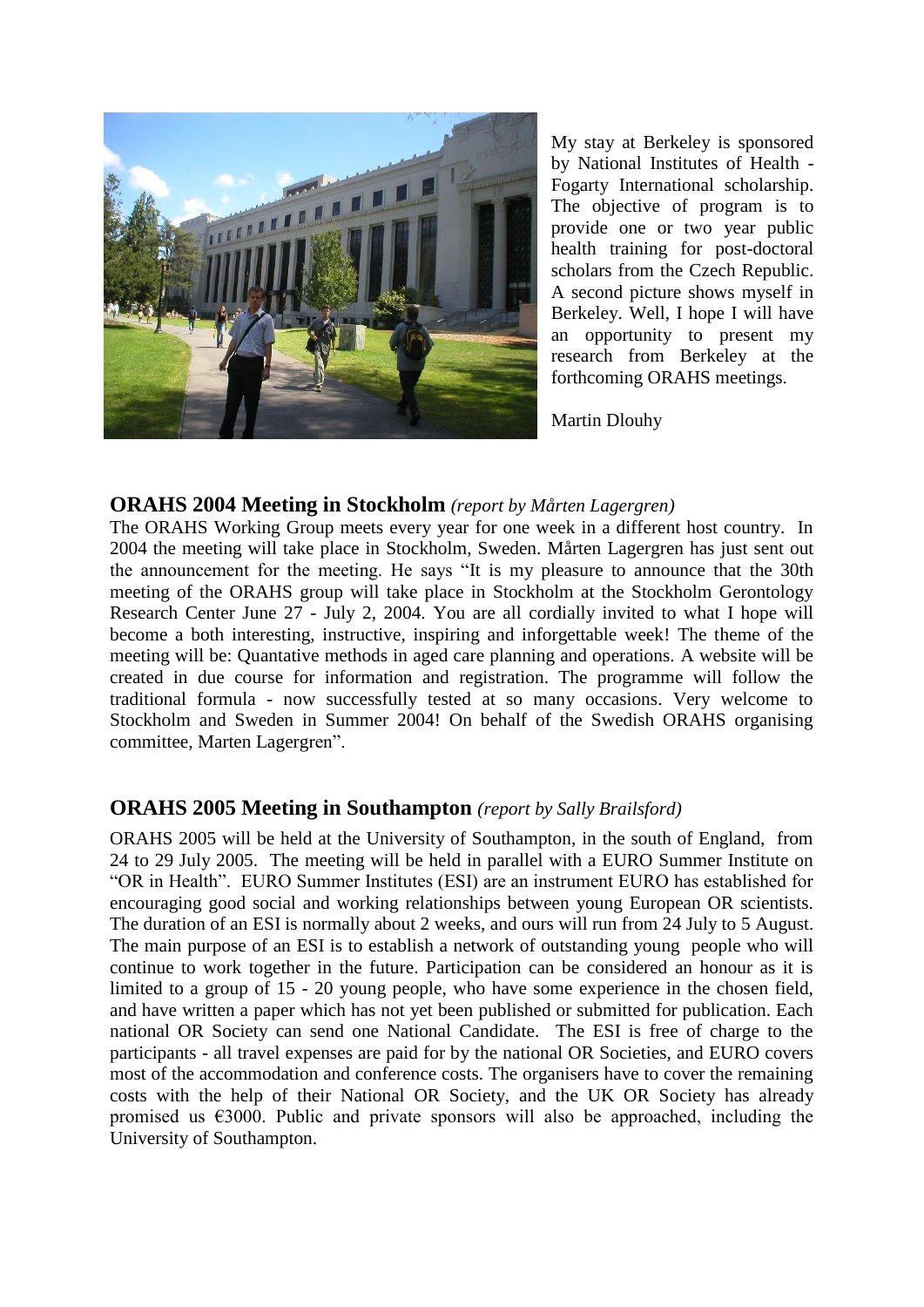During the ESI every participant gives a presentation of her or his work as a starting point for discussion. Papers for a special issue of EJOR (the European Journal of Operational Research) are prepared during the ESI. We plan to include ORAHS papers in the special issue as well. EURO considers social activities to be an extremely important part of an ESI, as a means to encourage friendliness. The ESI participants will join in the ORAHS social events in the first week, and will have their own (rather more energetic) social activities such as hiking or ice-skating in the second week!

Several of the international speakers from ORAHS have already agreed to stay on for the second week to run tutorial sessions at the ESI. We have invited Ed Kaplan from Yale to be the keynote speaker at both meetings. Ed is best known for his work on HIV and AIDS and is winner of the 1992 Franz Edelman Prize, the 1994 Lanchester Prize and the 2002 INFORMS President's Prize. During the first week, ESI participants will be able to attend some ORAHS sessions but will also have their own sessions.

Hopefully, this will introduce a lot of "new blood" to ORAHS, building on the recent trend at Prague of encouraging PhD students to participate. The Organising Committee for the ESI are Dr Sally Brailsford, Dr Paul Harper, Prof Chris Potts (University of Southampton), Dr Chris Sherlaw-Johnson, and Dr Martin Utley (University of London). The ESI Programme Committee consists of the above, plus Prof Ruth Davies (University of Warwick, UK), Prof Jan Vissers (University of Eindhoven, The Netherlands), Prof Marion Rauner (University of Vienna, Austria), Prof Vanda de Angelis (University of Rome, Italy), and Prof Michael Carter (University of Toronto, Canada).

Southampton is a vibrant and lively city on the south coast of England, about 75 minutes from London by train. Its rapidly growing airport has flights to many European destinations. The cathedral cities of Winchester, Salisbury and Chichester are nearby and it hosts one of the region's largest shopping centres. The scenic Isle of Wight (a possible idea for the day trip?), the ancient "New" Forest, historic Portsmouth with the Mary Rose and HMS Victory, and the beaches and shops of Bournemouth and Brighton, are all within easy reach. Home of the Titanic, the QE2 and the new Queen Mary 2, Southampton is still a premier port and its bustling marina regularly plays host to major international yachting events. We hope to see everyone here in 2005!

#### **EURO- info**

EURO has an extensive website with information on EURO conferences and EURO Working Groups. The EURO vice-president 2 in charge of the Working Groups is Professor Chris Potts, Faculty of Mathematical Studies, University of Southampton, who is not only *ex officio* a member of our working group, but has already attended some of our meetings (the 2001 meeting in Vienna and the 2003 meeting in Prague). For more information about EURO, see [www.euro-online.org.](http://www.euro-online.org/) A new version of the website has become available since December 2001. Working Groups can now update their own information, and annual reports of Working Groups can be printed from the site directly.

#### **Web-site news** *(report by Sally Brailsford)*

The ORAHS website has been updated this year by Sally's PhD student Korina Katsaliaki with additional information about ORAHS Link Members and Ordinary Members - please check if you are there, and if the details are correct, and email Sally (scb@soton.ac.uk) if they are not. The website address is: [http://www.soton.ac.uk/~orahsweb.](http://www.soton.ac.uk/~orahsweb) It is now possible to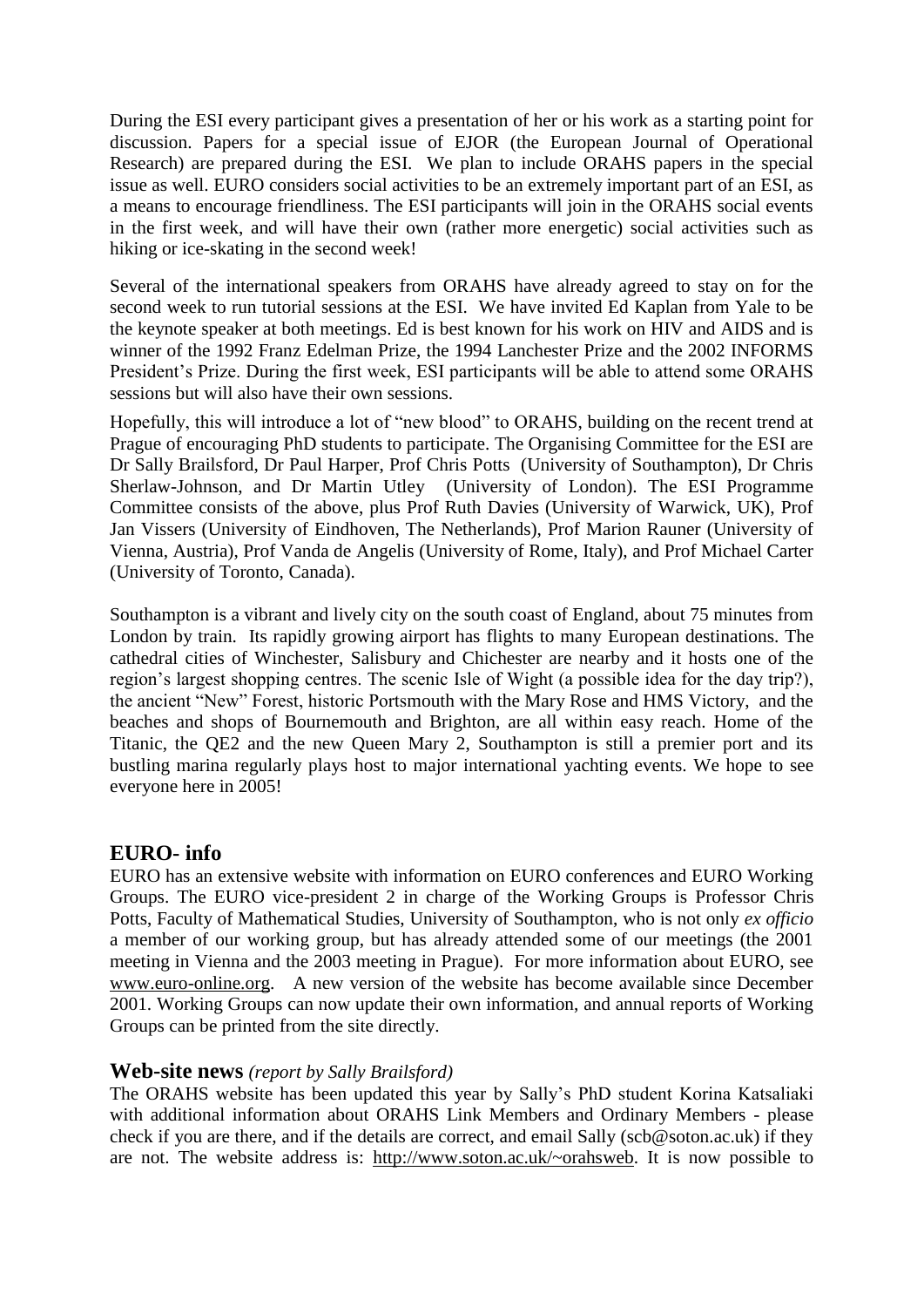email the entire working group at the address orahs-list@lists.soton.ac.uk. We welcome ideas and suggestions for the website.

## **Short communications**

*Karl Doerner and Marc Reimann, University of Vienna, are editing a Focused Issue on "Logistics of Health Care Management" for Computers & Operations Research.* The aim of this focused issue is to collect papers dealing with topics relevant for the logistics of health care management. Applications in this area are characterised by the importance of customer service considerations, which include timeliness and quality of the service. From a broader perspective cost efficiency is necessary to ensure ongoing service in the long run, particularly as many service providers are non profit organisations. Topics of interest include but are not limited to:

- Logistics of perishable goods (e.g.. transportation and storage of blood)
- Logistics of emergency services (e.g., ambulance relocation)
- Logistics of mobile home care units (e.g., assignment and scheduling for nurses and volunteers)
- Hospital location and planning models (e.g., personnel planning for weekend- and nightshifts)
- Logistics of vaccination programs (e.g., hepatitis vaccination in third world/developing countries)

The methodological focus of the special issue is on optimisation models and algorithms dealing with aspects of the problems discussed above. In particular papers at the interface of Operations Research and Computer Science are solicited. The deadline for submission is November 30, 2003. Manuscripts must be written in English and should be submitted in ps or pdf format to karl.doerner@univie.ac.at or marc.reimann@univie.ac.at. Formatting instructions for the submissions are available at http://authors.elsevier.com/.

*Rose Baker (University of Salford) and Paul Harper (University of Southampton) are editing a special issue on 'Mathematical Modelling for Healthcare Management' for the IMA Journal of Management Mathematics.* The aim is to publish papers demonstrating the application of mathematical modelling to health care management. Papers should ideally have a significant mathematical content, and address healthcare management issues of topical interest. The mathematics should be innovative or original in the context of the problem it is addressing and/or represent a genuine application of interesting mathematics to healthcare management. The scope is: mathematical modelling, statistical analysis, or use of OR techniques. Healthcare management covers topics such as patient flow, performance monitoring, resource allocation, demand forecasting and modelling the effect of interventions among many others. The submission deadline is end of February 2004. Abstracts should be submitted before the end of December 2003. More information via Prof. Rose Baker [\(r.d.baker@salford.ac.uk\)](mailto:r.d.baker@salford.ac.uk) or Dr. Paul Harper [\(P.R.Harper@maths.soton.ac.uk\)](mailto:P.R.Harper@maths.soton.ac.uk).

*Austrian Working Group on OR in Health.* Marion Rauner founded – together with colleagues - this summer the Austrian working group "OR in Health Care" within the Austrian OR society. Margit Sommersguter-Reichmann from the University of Graz is the cohead. The first meeting will be scheduled on Jan 29th at the head organization of the Austrian social security companies in Vienna. We aim at linking this group closely to the German and European working groups in the health care fields.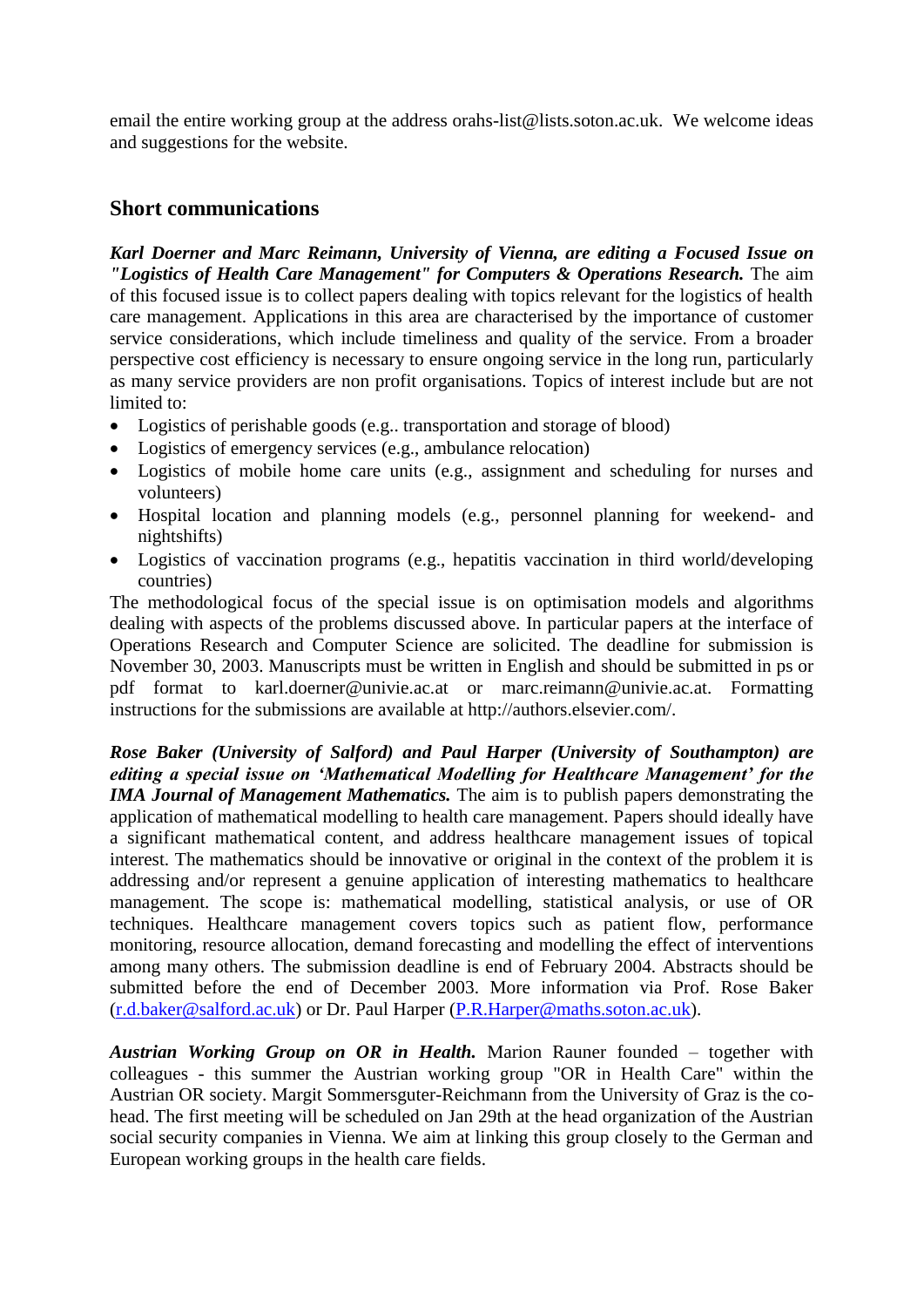*Simulation Workshop.* A two day simulation workshop in Birmingham - which includes health applications – will be held on March 23rd and March 24th 2004. Abstracts and papers are needed by the end of the November. See <www.theorsociety.com> and click on Conferences.

*US panel of OR Scientist visits Europe.* A panel of US OR Scientists visited Europe in the week from  $2^{nd}$  to  $8^{th}$  of November 2004. The purpose of the study, organized by the US National Science Foundation, was to clarify how operations research and management science techniques are best used to investigate, improve and manage a wide range of problems related to health care delivery at all levels. The members of the panel were: Prof. Francois Sainfort (Georgia Tech, chair), Prof. Diwakar Gupta (University of Minnesota), Prof. John Blake (Dalhousie University, substituting Michael Carter, who had to undergo surgery), Prof. Ronald Rardin (Nsf, observer). Visits were made to the London UK (were they met with Steve Gallivan, Martin Utley, Sally Brailsford, Ruth Davies, Paul Harper), Berlin Germany (Marion Rauner, Reinhard Busse), Rotterdam (Frans Rutten and Jan Vissers) and Fontainebleau France (Stephen Chick). The report of the panel will be presented in the workshop of NSF, as announced below.

*NSF workshop on OR applied to health care delivery systems.* The National Science Foundation (a US based governmental agency) has announced a workshop to gather information and disseminate it to government decision makers and the research community on the worldwide status and trends in OR as applied to heath care delivery systems. The output of the workshop is a white paper intended to provide direction to the NSF about research opportunities and funding requirements for health care. All members of ORAHS are invited to attend the workshop. The workshop is scheduled for December 16, 2003 and will take place at the Agency for Health Care Research and Quality in Rockland Maryland. Full details on the workshop and registration forms are available at [www.wtec.org/or/workshop.](http://www.wtec.org/or/workshop) More information via John Blake [\(john.blake@dal.ca\)](mailto:john.blake@dal.ca).

*Ruth Davies Professor of Operational Research and Systems in Warwick***.** She sends us the following information on her new position. "I have started recently as Professor of Operational Research and Systems in the Business School at the University of Warwick. Warwick (pronounced without the second  $w -$  "Worick") is a 1960s campus university on the outskirts of Coventry, built on Warwickshire farmland and reasonably close to the historic towns of Warwick and Stratford-on-Avon. The University, which has a full range of undergraduate and postgraduate courses, has grown in size from year to year. It has a large Business School and has recently established a Medical School. Ruth says that she currently is building links with the new Medical School and Teaching Hospital. She is maintaining her research in the use of simulation in patient disease modelling and has a continuing interest in the appropriateness of different modelling approaches to assess resource requirements and cost-effectiveness. She has already designed a new course for the MSc students called OR applications in Health and Community Services. Ruth is maintaining her links with the group at Southampton and hopes to take part in joint projects with Sally Brailsford and Paul Harper in the future. Suchi Patel, whom you will remember from the Prague meeting, has also transferred to Warwick to complete her PhD under Ruth's supervision. Ruth hopes that colleagues from Europe, indeed from all over the world, will visit her there. Her address is: Warwick Business School, University of Warwick, Coventry CV4 7AL, UK, Tel: 44 (0)24 7652 2475, Email: [Ruth.Davies@wbs.ac.uk.](mailto:Ruth.Davies@wbs.ac.uk) On behalf of the Working Group we congratulate her with the appointment and wish her success for the future.